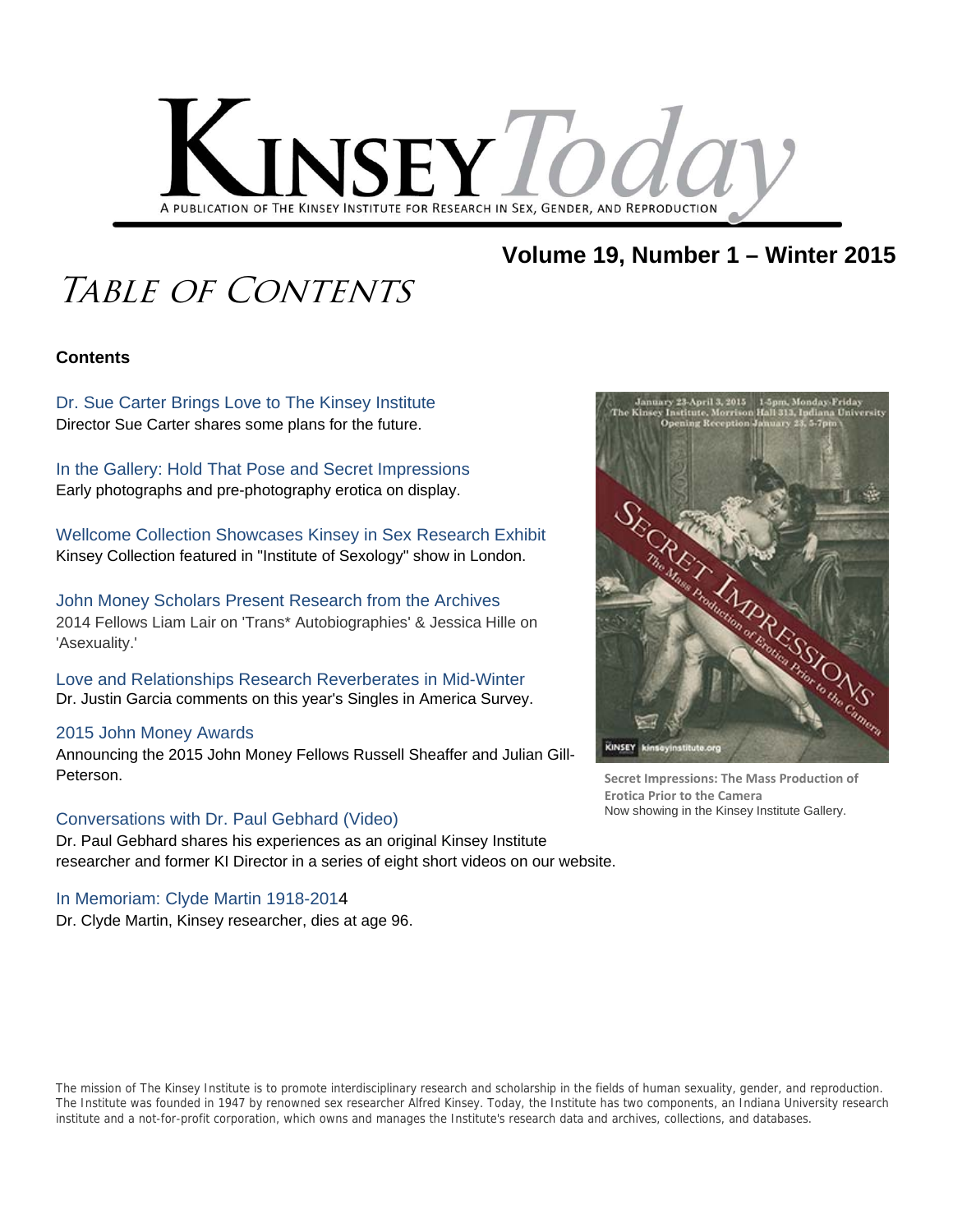### Kinsey Institute Director Dr. Sue Carter

In November 2014, Indiana University appointed Dr. C. Sue Carter as Director of the Kinsey Institute. In her few months as director, she has expanded the mission of the institute to include the science of love, nurture, and well-being, while securing the institute's place as the center for interdisciplinary sex research.

#### **Building blocks of sexuality and relationships**

Dr. Carter is best known as a reproductive biologist who discovered the role of hormones, in particular oxytocin, in lifelong pair-bonding in prairie voles. Her broad interests and expertise extend beyond the small mammals into human relationships, gender, sexual variation, and nurture.

"I've spent my life trying to understand things I saw happening around me... trying to understand the biological origins of things most people take for granted," Sue said in a recent interview in *Contemporary Sexuality*. "There really is no separation at the biological level between social relationships and sexual behavior. The same hormones are involved. The same neural systems are involved. When you know that, you realize that sexuality is really a subset of social behaviors and that, by understanding one, we understand the other better."

#### **Expanding the Institute's Mission**

Several new initiatives will be added to the institute's research agenda, including a focus on the sexual and health consequences of hormonal and surgical interventions for transgender individuals, and medical treatments. Sue singles out prostate cancer as a concern:

"As people are living longer, more and more men are being exposed to the consequences of treatment for that particular disease. The manipulations of prostate surgery, radiation, and hormonal treatments are very directly affecting sexual behavior."

In the next few years, the institute will develop a Trauma Research



Photo by Herbert Ascherman, Jr.

Center to build on current initiatives on the effects of sexual trauma on sexuality, relationships and health. And Dr. Carter will bring in new and long-time collaborators to study the healing effects of love and positive relationships.

"We will take the work we've done over the last 20 years in developing technologies and measurements to study oxytocin and vasopressin and make them accessible to other researchers. Add to these biological basics the ongoing Kinsey research on relationships and sexuality and we have an opportunity for a deeper understanding of what makes us human."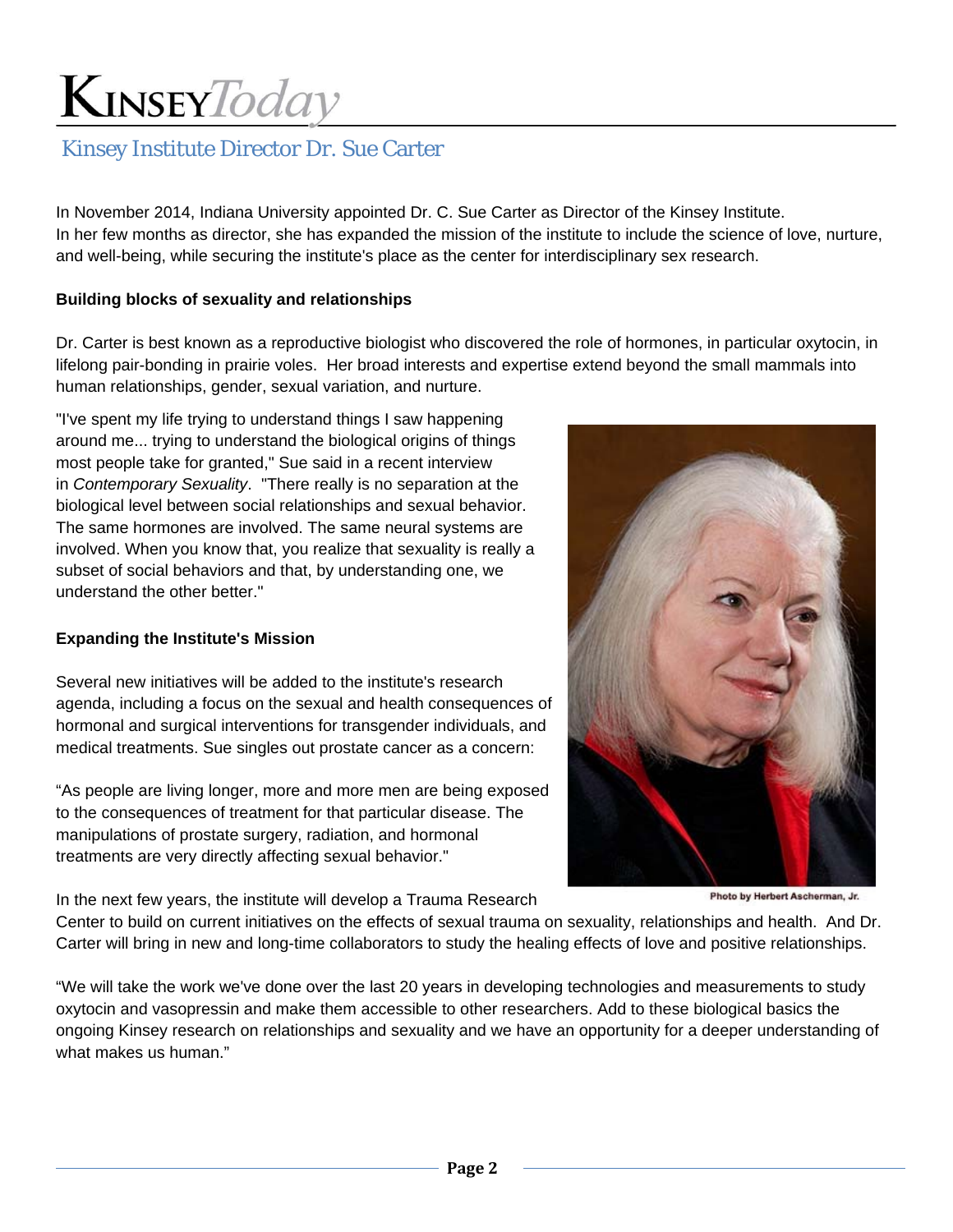#### **Showcasing the Kinsey Collections**

From her first glimpse into the Kinsey Gallery, Sue Carter felt the need to share these treasures with a wider audience:

"This is the most unique and extraordinary collection of art and photography in the world, and the world deserves to see it. Our curators are already working to find museum and institutional venues. Suggestions are welcome!"

#### **Honoring the Kinsey legacy**

Alfred Kinsey is never far from Dr. Carter's thoughts:

"We need a building, a center, worthy of this man and his accomplishments - a place to showcase the collections and inspire research. This is at the forefront of my agenda."

#### **The office door is open in Morrison Hall**

Sue Carter's ambitious program requires broad participation, partners, and supporters - which fits her open approach to work and life.

"Being entrusted with the leadership of The Kinsey Institute is an honor and a significant responsibility. I look forward to hearing your ideas and seeing what we can do together to advance the



Kinsey granddaughters Lisa Weber and Wendy Kinsey Corning, daughter Anne Kinsey Call, and Sue Carter.

Institute as a renowned center for understanding human sexuality and relationships."

There's more about Dr. Sue Carter on our website, and you can read recent profiles in *Chronicle of Higher Education* and in the AASECT journal, *Contemporary Sexuality*.

. . . . . . . . . . . . . . . . . . . . . . . . .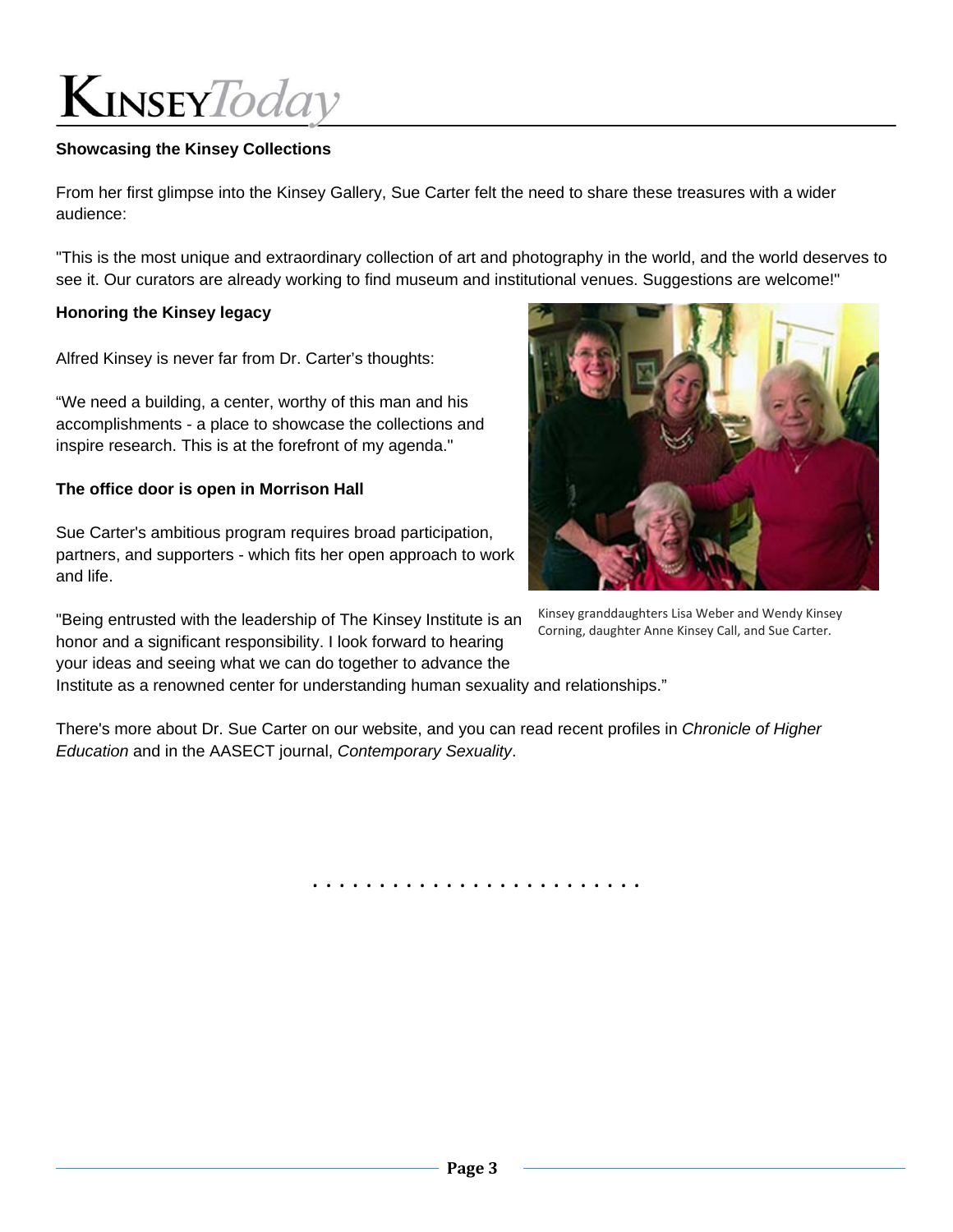### Spring Art Exhibits Open with Vintage Photographs and Pre-Photography Erotica

The Kinsey Institute art and library collections contain thousands of examples of erotic imagery produced over centuries by artists around the world. On January 23rd, two new art exhibits opened that examine how different media influenced the distribution of erotic & pornographic materials.





*Secret Impressions: The Mass Production of Erotica Prior to the Camera* presents a selection of lithographs, engravings, etchings and woodblock prints from the mid-19th century and earlier. These artworks illustrate the means by which pornographic and erotic images were mass produced before the invention of the camera.

Once the new technology of photography was announced in 1839, it quickly became a popular medium for depictions of the nude figure, as well as erotic imagery. That relationship is explored in our second show, *Hold That Pose: Erotic Imagery in 19th Century Photography*.

The opening night reception for the two exhibits was well attended, with a steady stream of people visiting both the Kinsey Institute Gallery and the Corridor Gallery. Kinsey Institute Curator Catherine Johnson-Roehr and Associate Curator Garry Milius were on hand to answer questions and chat about the artworks with numerous gallery visitors.



Speakers at the reception included Kinsey Institute Curator Catherine Johnson-Roehr, new Kinsey Institute Director Dr. Sue Carter, and renowned Cleveland-based photographer Herb Ascherman, Jr., who donated many of the artworks appearing in the exhibits.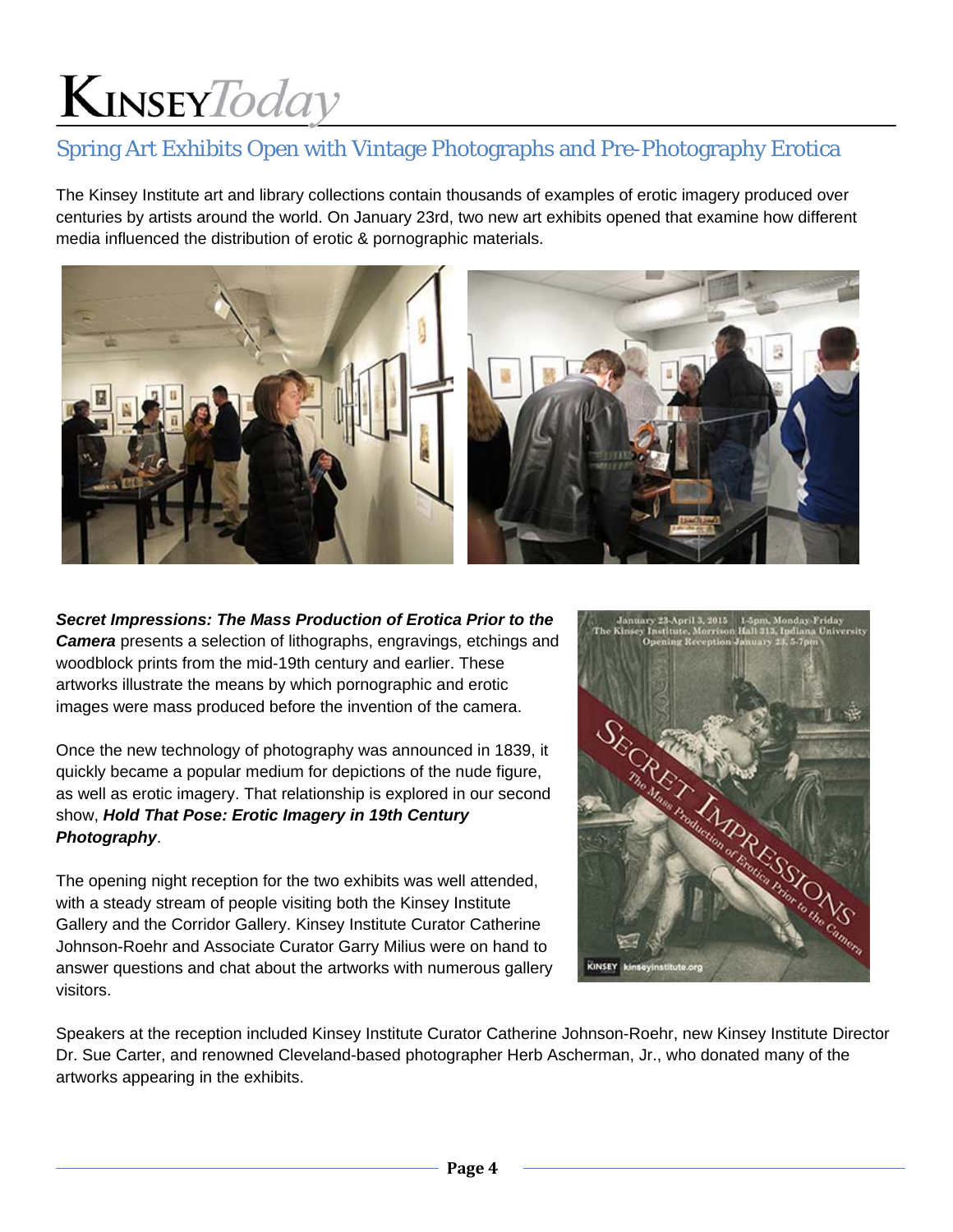

Left: KI Curator Catherine Johnson‐Roehr, KI Dirctor Sue Carter (left) and photographer Herb Ascherman, Jr.(right) talk about the exhibition.A number of the early photographs in the collection, including two rare stereo daguerreotypes, were donated by Mr. Ascherman. Photos by Jennifer Bass.

Below: KI curators Catherine Johnson-Roehr and Garry Milius with former Kinsey Board member and Journalism Professor Emeritus Claude Cookman.









Catherine explains the stereoscope to gallery visitors. Catherine and Garry speak with exhibit attendees.

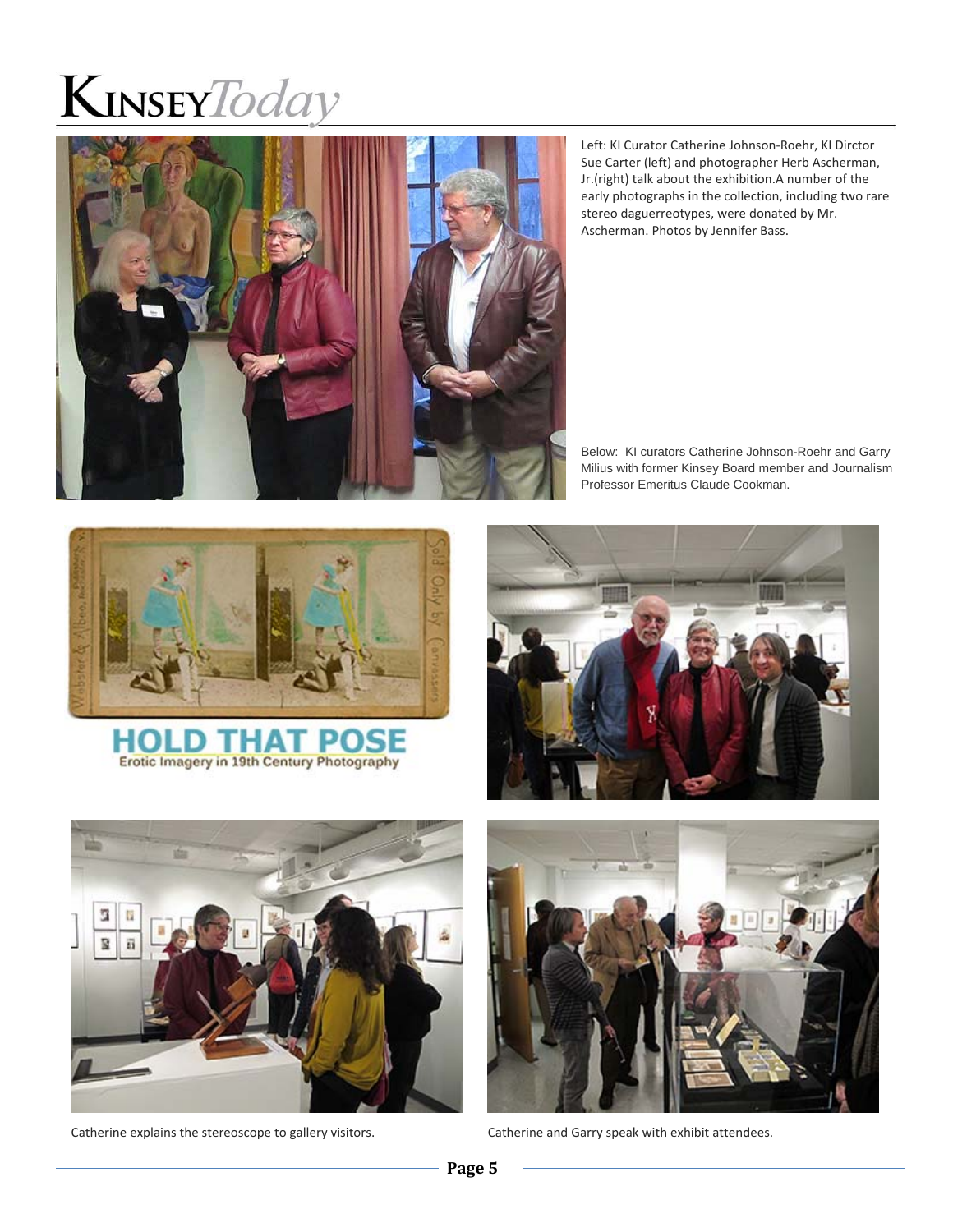### Wellcome Collection Showcases Kinsey in Sex Research Exhibit

**The Institute of Sexology** at the Wellcome Collection is the first exhibition in the UK to highlight the pioneers of sex research. Along with a tribute to the pioneering research of Dr. Alfred Kinsey, the show features over 50 items from the Kinsey Institute's art, artifacts, and archival collections.

The questions and coding sheets used in the Kinsey interviews are positioned by artifacts from Margaret Mead and photos from Masters and Johnson, and a recreation of Wilhelm Reich's "orgone accumulator". The theme is how this work and information has changed attitudes and lifted taboos.

#### **Kinsey Collections**

Two curators from the Wellcome Collection visited the Institute in 2013 to do research for the show and to identify potential items for the exhibition. The exhibition features 50 original items and 3 reproductions from the collection of the Kinsey Institute. Loaned items include photographs, drawings, engravings, sex research devices, a vintage film, and items from the archives. KI collection staff members Shawn Wilson, Garry Milius, and Catherine Johnson-Roehr worked closely with the Wellcome Collection staff to provide the materials for the exhibition, as well as reproductions for the catalog.

The Wellcome Collection brought KI associate curator Garry Milius to London to help install the Kinsey Institute materials in the gallery. He said of the experience,

"It was a honor to work with the Wellcome collection on this show, and I think they also felt the privilege of working with our collection. For the Kinsey Institute, it's a great opportunity to share our art, artifacts, film and library materials with a broader, international and urban audience."

The exhibit runs through September 20, 2015 at the Wellcome Collection in London, England.

. . . . . . . . . . . . . . . . . . . . . . . . .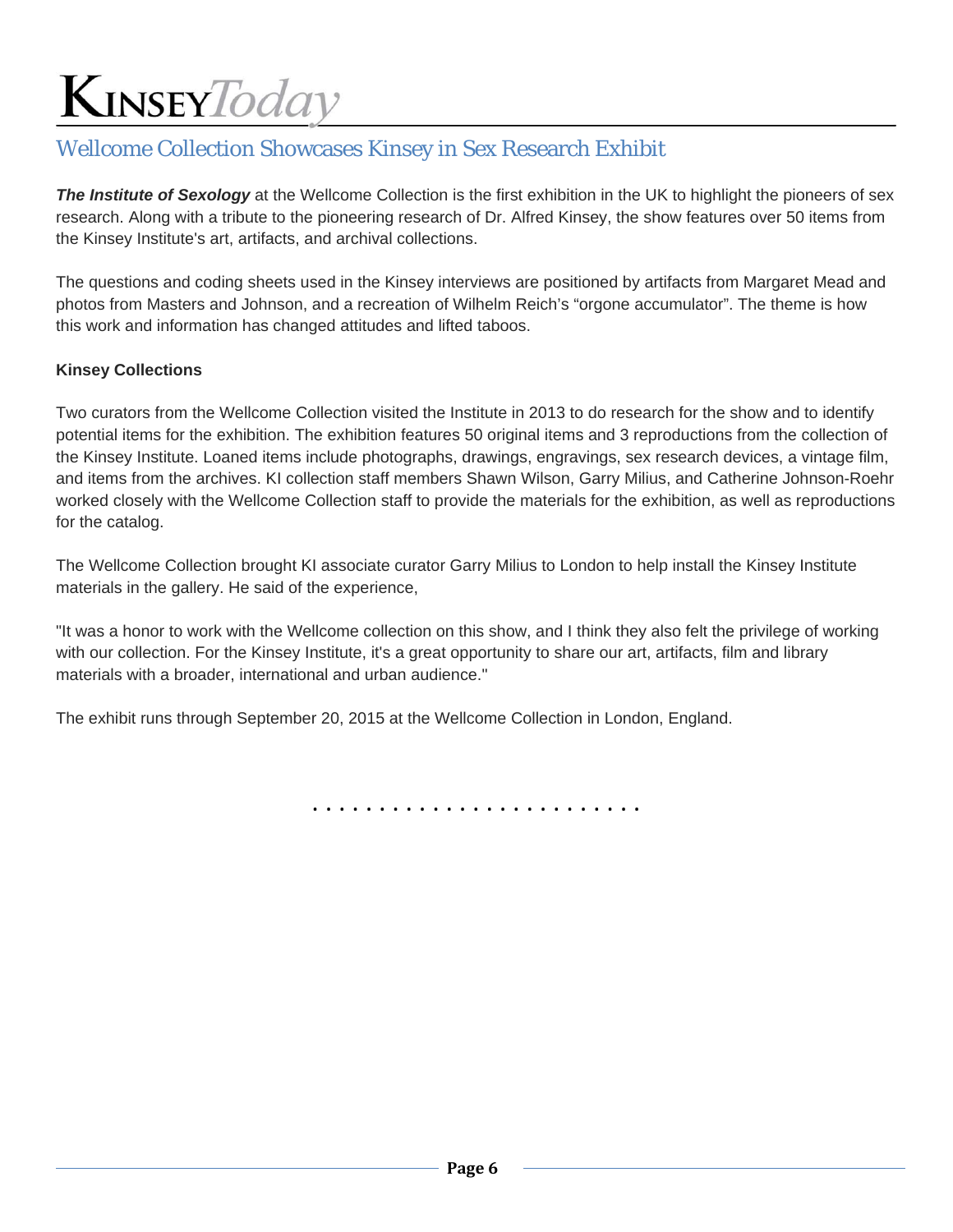### John Money Scholars Present Research from the Archives

#### **Liam Lair Reports on Trans Research**

University of Kansas PhD student Liam Lair is the co-winner of the 2014 John Money Fellowship for Scholars of Sexology.

Liam visited the Kinsey Institute Library for research on his dissertation, *Disciplining Diagnoses: A Genealogy of Trans\* Subject Positions and Cisnormativity*.

As his Money Fellowship project, Liam has compiled a selection of transvestite & transsexual autobiographies from 1947-1969 in the Kinsey Institute Library. His annotated bibliography will now be available as an aid for future scholars using the Kinsey Institute Collections: Telling our Stories: A Selection of Transvestite & Transsexual Autobiographies (1947-1969).

Read Liam's comments on his Money Fellow project: Examining Diagnoses, Reading Autobiographies: Transwomen in the 1940s, 50s, & 60s



Illustration from "I Changed My Sex,"Mr. magazine, winter 1956.

#### **Jessica Hille Examines Asexuality As An Identity Category**

Indiana University PhD student Jessica Hille is the co-winner of the 2014 John Money Fellowship for Scholars of Sexology. Her research focuses on asexuality as an identity category and as an opportunity to interrogate concepts of sexuality, intimacy, and pleasure.

As her Money Fellowship project, Jessica investigated and compiled a list of resources on asexuality at the Kinsey Institute Library, with additional online resources: Asexuality Resources and Bibilography.

Jessica has also authored a guest post on the Kinsey Confidential blog looking at the discussion about asexuality in academic and scientific research communities: Beyond Kinsey X: How Sex Scientists Define Asexuality.

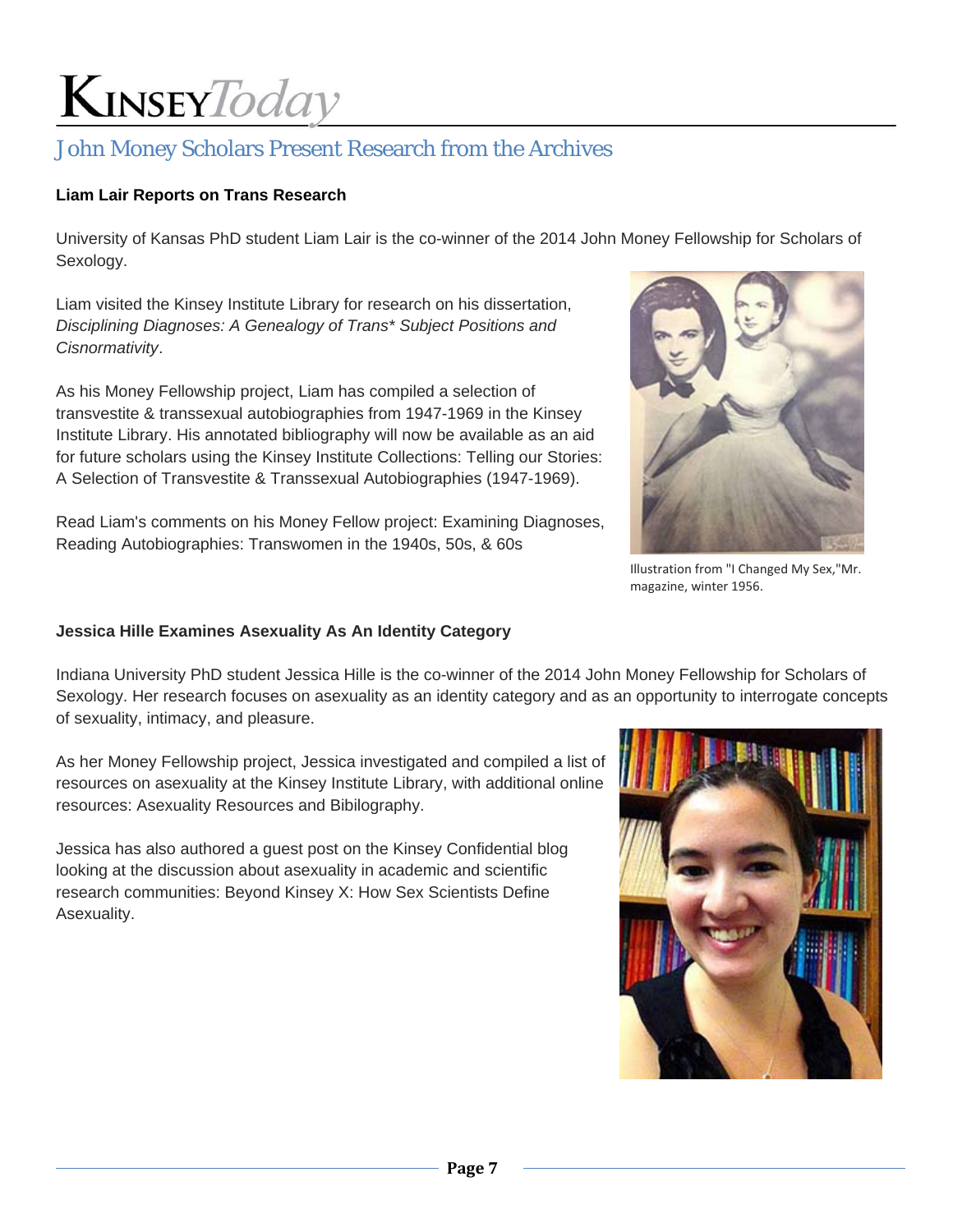### Love and Relationships Research Reverberates in Mid-Winter

In the cold winter month of February, journalists and bloggers turn to the warmth of relationships, and this year are so very grateful to land on the compelling work of Dr. Justin Garcia. In Singles in America,sponsored by Match.com, Garcia and Dr. Helen Fisher surveyed a nationally representative sample of over 5,600 U.S. singles aged 18 to 70+ years.

Among the findings were statistics on the growing use of emojis in texts by US singles and how emoji-use relates to other dating behaviors. In a blog post on Kinsey Confidential, Dr. Garcia puts these findings in context:

If you had asked me a year ago what I thought of emoticons and emojis, I would have said they are fun and entertaining, but I probably wouldn't have thought they could help our understanding of human behavior. But as more and more people of varying ages in my own social networks – family, friends, colleagues, dates – use emoticons and emojis, and as I *finally* learned when to employ the dancing ladies and monkey face, I've come to appreciate them as something more than funny little characters. And I've joined the growing number of behavioral scientists who believe that emoticons and emojis are part of a new form of nonverbal communication in an age of rapid mobile interaction that can help us understand human affect – the tendency and desire to have emotional expression and engagement with others.

In this year's annual Singles in America study done with Match, we surveyed a nationally representative sample of over 5,600 U.S. singles aged 18 to 70+ years. We asked a host of questions about emoticon and emoji use among single men and women. Our findings confirm that these characters have infiltrated language in the U.S. and have become an important part of the way people express themselves — and even flirt.

When we asked U.S. singles *why* they use emojis, the top three reasons were:

**PERSONALITY:** They give my text messages more **personality** (49% men, 53% women)

**EMOTION**: It's easier for me to **express my feelings** (37% men, 36% women)

**CONVENIENCE**: It's **faster and easier** than writing a full message (21% men, 18% women)

Today, vast numbers of Americans are using emoticons and emojis to express their personalities, inner thoughts and feelings. But be warned: While 40% of singles use emoticons and emojis regularly, nearly 75% agree that using between 1-3 of them in a conversation with a potential date is appropriate… more than that and you might just text yourself out of the dating market. Image credit: digitalart, via FreeDigitalPhotos.net.

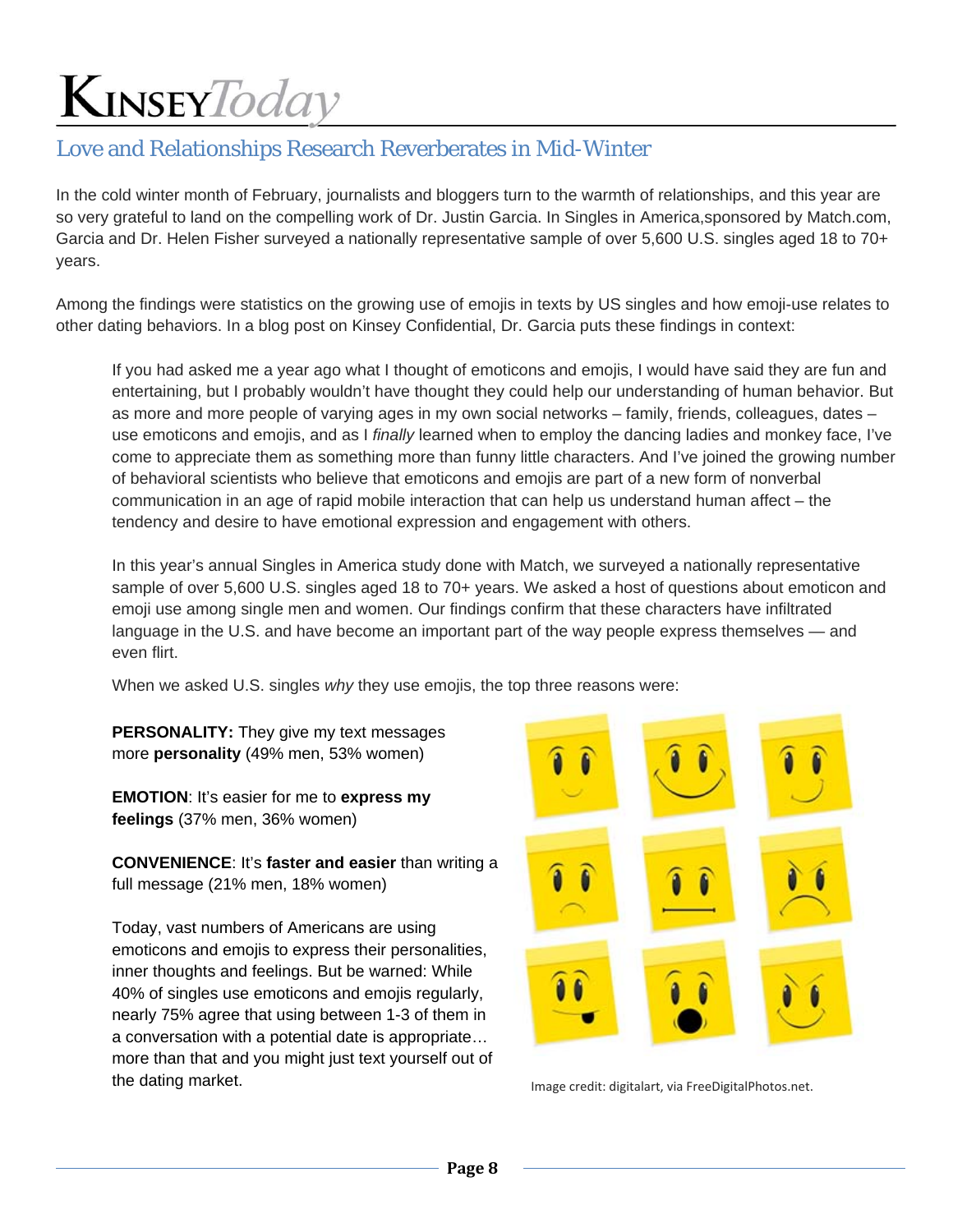## $K$ INSEY $\mathit{Today}$

We also asked *which* emojis singles regularly use to flirt with a date in order to better understand their role in people's romantic lives. The top three were:

Winky face (53% of singles) Smiley face (38% of singles) Kissy face (27% of singles)

And if you still doubt that emoticon and emoji users are emotionally expressive, you might be interested to know that 62% of regular emoji users who are single want to get married, compared to only 30% of nonemoji users. Moreover, single emoji users are more likely to want to find a romantic partner who is comfortable with communicating his or her wants and needs.

Emoji users are also much more likely to be actively dating, with some 52% of emoji-using singles having gone on at least one first date in 2014 (compared to 27% of singles who never use them). And emoji users were also more likely to have had sex, with 54% of emoji-using singles and 31% of non-emoji using singles reporting sexual activity in 2014. Further, when restricting ages to those in their 20s, 30s, or 40s, regular emoji users were much more likely than non-emoji users to report having sex at least once per month last year (45% of men and 40% of women vs. 26% of men and 20% of women, respectively).

Being *emojional* appears to be associated with a suite of dating-related activities not otherwise accounted for by gender or age alone. It appears that single emoji users are exercising modern technology to communicate and express emotions — and are, in fact, more socially engaged. Those fun and entertaining characters are changing what we know about intimate communication, flirting, and how the evolved human brain makes use of the world around it.

(Originally published on the Match.com blog.)

#### **Other findings from the Match.com survey include:**

**Where singles meet** – 31% of U.S. singles met their last first date online, while 25% met through a friend and 6% of singles met their last first date in a bar or club.

**The appeal of gender equality**– 87% of single men would date a woman who makes 'considerably more' money and who is considerably better-educated and more intellectual than themselves; 86% seek a woman who is confident and self-assured, and 39% would also make a long-term commitment to a woman who is 10 or more years older.

**Singles' values** – Most singles believe in a woman's right to choose (74% men; 81% women); in the legalization of marijuana (54% men; 48% women); in environmental protection laws (72% men; 76% women); and marriage rights for LGBT individuals (56% men; 60% women).

#### *About the Singles in America Survey*

*Singles in America (SIA) was funded by Match.com and conducted by Research Now in association with Kinsey Institute Senior Research Fellow Dr. Helen Fisher and Research Scientist Dr. Justin R. Garcia. The 2014 study is based on the attitudes and behaviors taken from a representative sample of 5,675 U.S. singles between the ages of 18 to 70+, and remains the most comprehensive annual survey of single Americans. For more information, visit www.SinglesinAmerica.com.*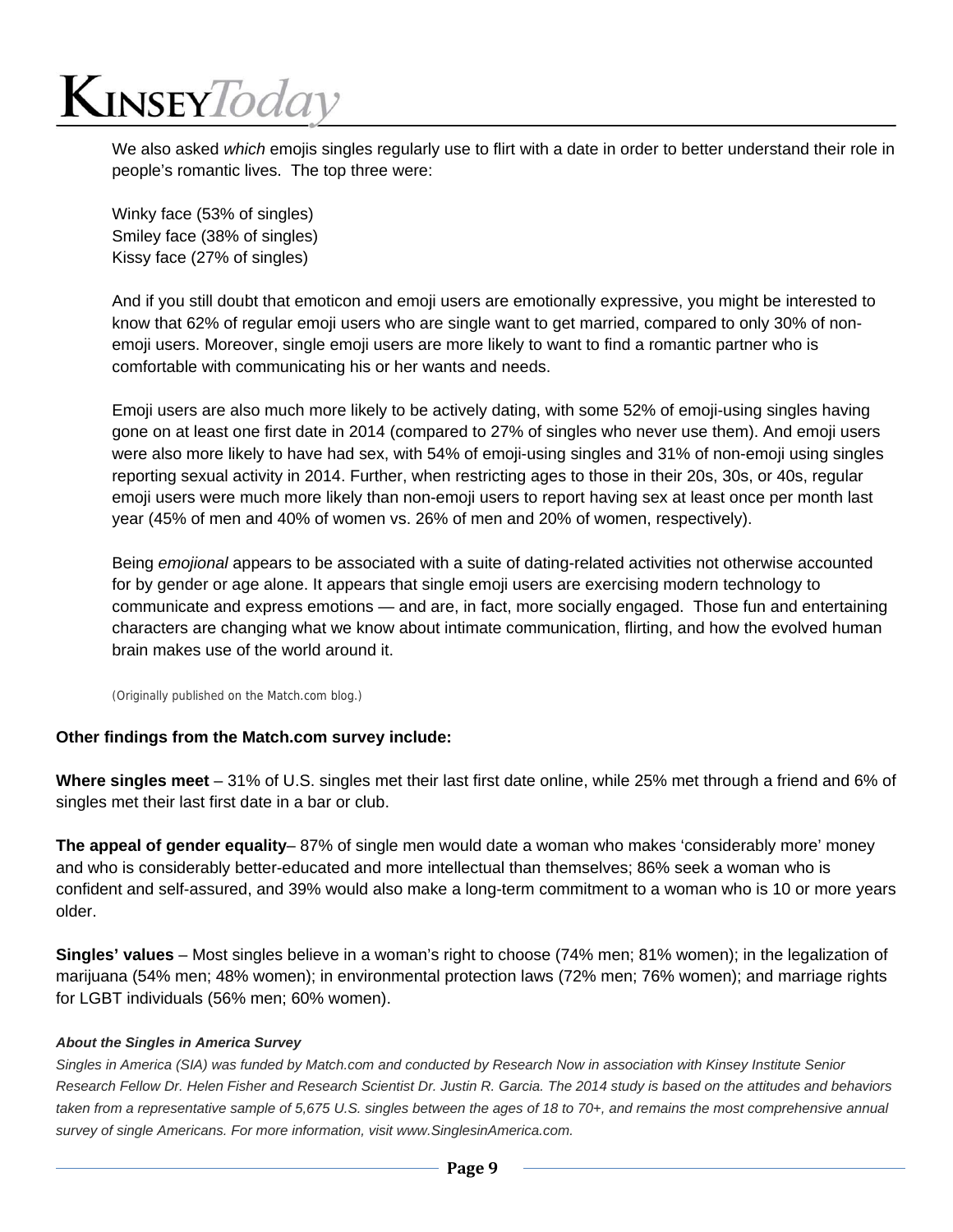### Announcing the 2015 John Money Fellowship Awards

The John Money Fellowship for Scholars of Sexology was established in 2002 by Dr. John Money, and first awarded in 2009. The fellowship supports graduate students whose scholarly work would benefit from the use of library and archival materials at The Kinsey Institute for Sex, Gender, and Reproduction. In addition to conducting his or her own research, the fellow is expected to make a contribution to the organization, preservation, and/or accessibility of The Kinsey Institute collections.

**2015 John Money Fellows:** Russell Sheaffer and Julian Gill-Peterson.

**Russell Sheaffer** is a Ph.D. candidate in the department of Communication and Culture at Indiana University, Bloomington.

Sheaffer plans to study the history of stag films produced before 1950 based on the collection of the Kinsey Institute for Sex, Gender, and Reproduction. This will involve a traditional history and textual analysis of the films of the Kinsey Institute's collection while also working to log and take into account archival elements of the films, including their edge code.

Looking at both the film holdings and other archival elements in the Kinsey Institute Archive, this study also seeks to understand the ways in which these films were exhibited – especially in and around Bloomington, Indiana – and the ways that people understood themselves in these spaces. In this way, the study will be both a history of stag films, of stag film exhibition, and of the ways in which individuals interacted with film, with space, and with each other in the presence of films that have come to be described as "stag."



#### **Julian Gill-Peterson** is a PhD candidate in American Studies at Rutgers University.

While the sense has grown in recent years that one of the many meanings of the category transgender is as a description of a type of child, the consensus accross medicine and academia holds that the first transgender children did not appear until the 1990s. Julian's book project, *The Invention of the Transgender Child*, provides a history of the transgender child that begins much earlier, in the 1960s, when children were actually seen by the founding psychiatrists and endocrinologists of transgender medicine. To understand how these children have been forgotten, their cases are contextualized in the history of endocrinology and the modern hormonal body.

The transgender child opens onto an array of endocrine techniques designed to cultivate a plastic body as the form of the human, techniques belonging to the legacy of positive eugenics. Bringing together transgender studies and queer



theory with critical race studies and science and technology studies, the project examines the transgender child as a medical and political problem of the eugenic cultivation of the sexed body. In doing so it moves to think alternate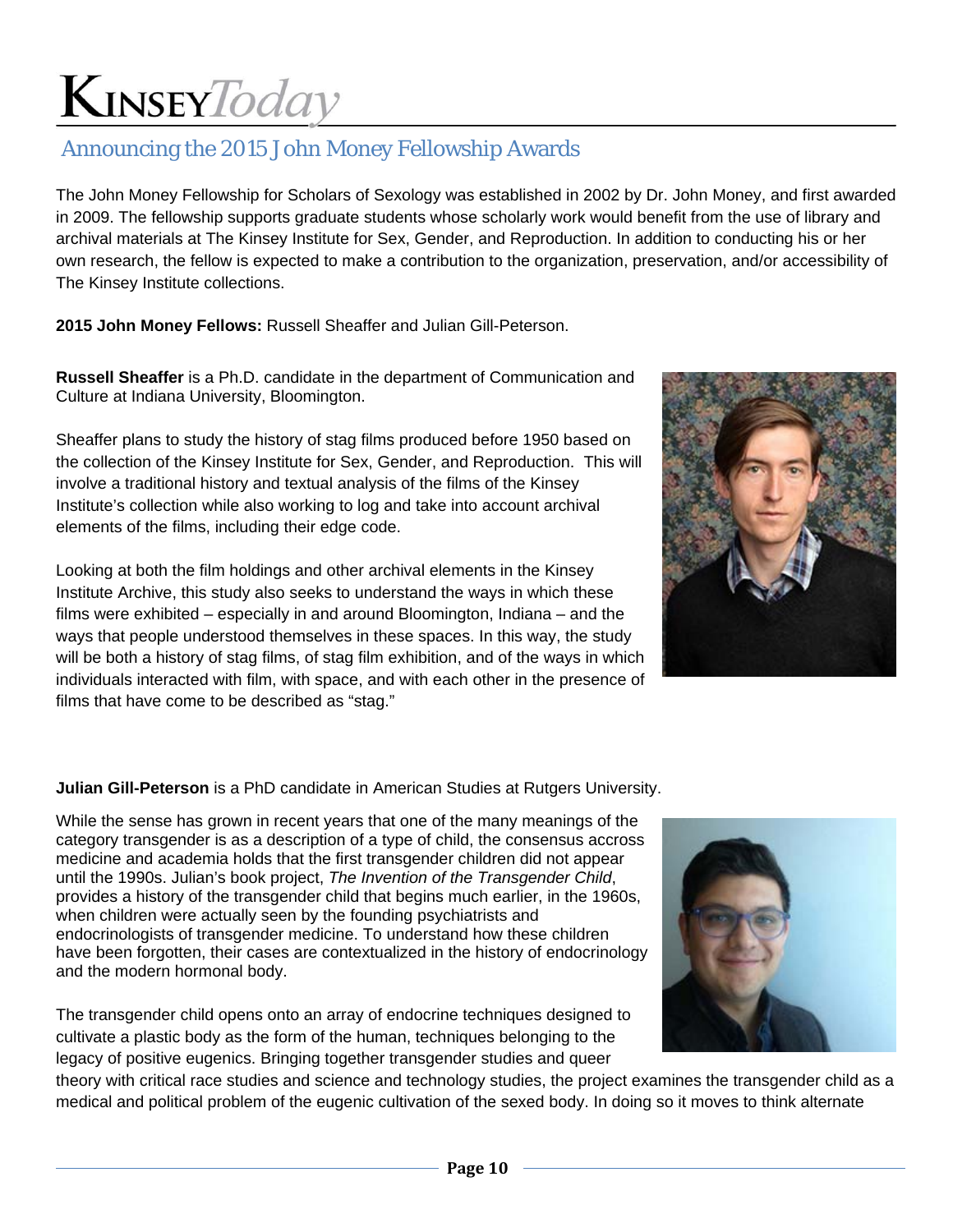cultivations of the sexed and racialized body of the child not anchored in the violence of flesh instrumentalized for a teleological concept of human development.

The 2015 John Money Fellowship will allow Julian to undertake vital archival research on the centrality of the child to the major founders of transgender medicine in the United States, including John Money and Harry Benjamin.

#### **Honorable Mentions:**

*Saniya Lee Ghanoui, Department of History, University of Illinois at Urbana-Champaign*  Saniya is analyzing the changing depictions of sex and sexuality in mid-century sex education films alongside changes in popular discourses on sexuality, from moral to scientific.

*Megan Hurson, Department of Media Studies, University of Colorado*  Megan is analyzing the mediated discourses of the polyamory social movement.

*Elizabeth Nelson, Modern European History, Indiana University*

Elizabeth is researching French psychiatrist Constance Pascal and her theories on "chagrin d'amour", or romantic and sexual problems as causes of psychosis.

#### *Karly-Lynne Scott, Department of Screen Cultures, Northwestern University*

Karly-Lynne Scott examines moving-image pornography in relation to the different ways the body and sexuality have been understood throughout the twentieth and twenty-first centuries, analyzing how shifts in psychoanalytic, sexological, and medico- scientific conceptualizations of the body and sexuality have altered how we imagine erotically engaging with media.

. . . . . . . . . . . . . . . . . . . . . . . . .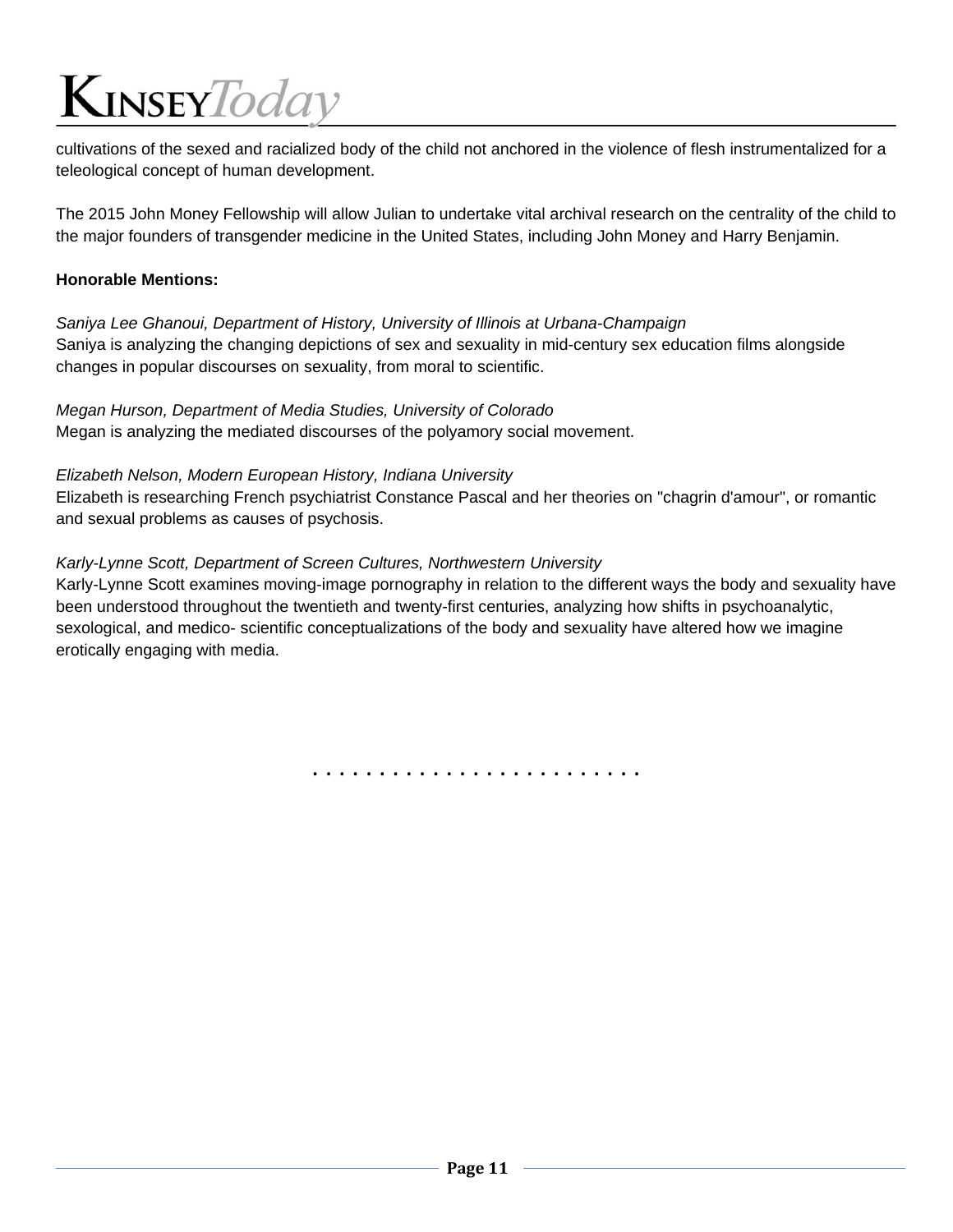

### In Memoriam

### Clyde Martin January 2, 1918 - December 5, 2014

Clyde Martin was a student at Indiana University in 1938 when he was hired by Dr. Alfred Kinsey as a research and teaching assistant. He became a member of Kinsey's research team, conducting interviews and doing much of the statistical analyses. He was the first researcher hired at the Institute for Sex Research at its inception in 1947.

He is a co-author of *Sexual Behavior in the Human Male* (1948) and *Sexual Behavior in the Human Female* (1953), as well as Pregnancy, Birth and Abortion (1958).

Originally trained in economics at Indiana University, he was in charge of all computing and data analyses until he left in 1960 to pursue a Ph.D. in Social Relations from Johns Hopkins University.



Photo by William Dellenback.

In 1966, he joined the research team on the Johns Hopkins Longevity Study in Baltimore. He retired in 1989.

Dr. Martin lived in Maryland, and was married to Alice Jones Martin who died in 2005. His daughter, Jean Martin Warholic, died in 2014. He is survived by his son, Reed Martin.



Left: Clyde Martin with his wife Alice, and children Jean and Reed. Photographed by Wallace Kirkland in 1947.